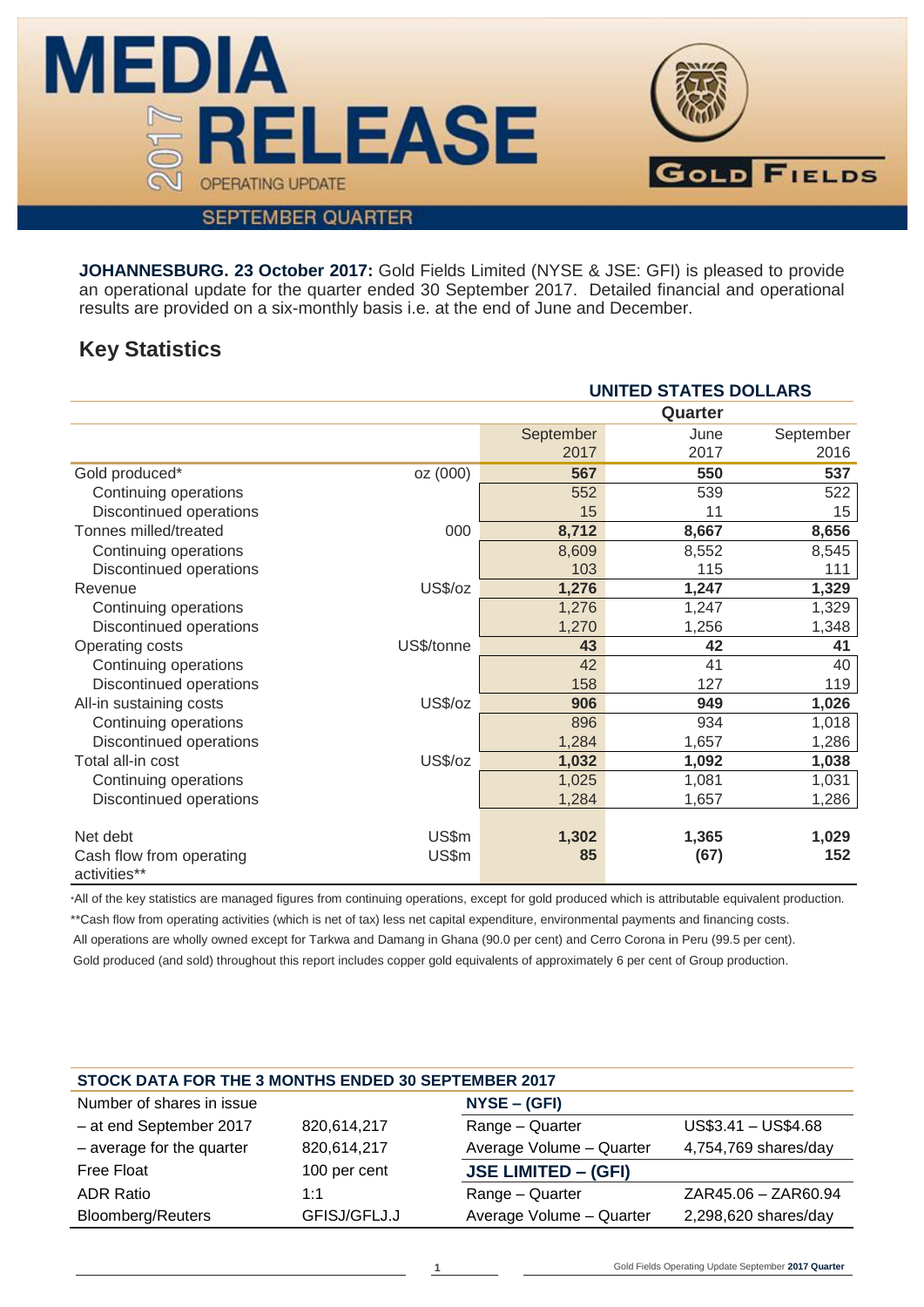# **Statement by Nick Holland**

### Chief Executive Officer of Gold Fields

In the September 2017 quarter, Gold Fields generated net cash flow of US\$85m compared with an outflow of US\$67m in Q2 2017, a positive swing of US\$152m. The positive cash flow of US\$85m was after taking into account growth capital expenditure of US\$34m at Damang, A\$21m (US\$17m) at Gruyere, US\$12m at Salares Norte and R55m (US\$4m) at South Deep. If we exclude this growth capital (US\$67m), net cash flow for the quarter would have been US\$152m which is also stated after interest paid of US\$19m. Taking into account the net cash generated and interim dividend payment, the net debt balance decreased to US\$1,302m from US\$1,365m at the end of June 2017.

Attributable equivalent gold production for the quarter was 3% higher QoQ (6% higher YoY) at 567koz. All-in sustaining costs (AISC) were 5% lower QoQ (12% lower YoY) at US\$906/oz and all-in costs (AIC) were 5% lower QoQ (1% lower YoY) at US\$1,032/oz. The average US\$ gold price achieved in the quarter was 2% higher QoQ (4% lower YoY) at US\$1,276/oz. The average Australian dollar exchange rate for the quarter was 0.79 (5% stronger QoQ and 4% stronger YoY), while the average South African rand for the quarter was 13.14 (1% stronger QoQ and 7% stronger YoY).

South Deep recorded another improved quarter with gold production at 2,526kg (81koz) up 10% QoQ (up 17% YoY) and AIC at R530,842/kg or US\$1,257/oz down 10% QoQ (down 11% YoY). The increase in production was driven by a 10% increase in underground reef grade to 6.34g/t (Q2 2017: 5.74g/t).

Despite the sequential quarter-on-quarter improvement in production in Q2 and Q3, South Deep will be unable to recover the full extent of the weak March quarter which was impacted by two fatalities that negatively impacted the mining contribution from the high grade corridors. As a result, full-year production for the mine is expected to be 5% to 10% below original guidance of 9,800kg (315koz).

Managed production in Ghana for Q3 2017 was 177koz, down 4% QoQ (down 5% YoY), with AIC of US\$1,134/oz flat QoQ (up 14% YoY), underpinned by US\$34m in project capital spent on the Damang reinvestment project during the quarter. Gold equivalent production at Cerro Corona was 31% higher QoQ (46% higher YoY) at 90koz, with AIC of US\$629 per equivalent ounce, down 13% QoQ (down 33% YoY).

The Australian region produced 237koz for the quarter, down 3% QoQ (flat YoY), with AIC of A\$1,148/oz (US\$904/oz), down 3% QoQ (down 12% YoY). Excluding Darlot, which was held as a discontinuing asset, production from continuing operations for the quarter was 222koz at AIC of A\$1,116/oz (US\$881/oz).

### **Update on projects**

### **Damang**

The Damang reinvestment project continued its good progress into the September quarter. Year-to-date total material moved was 28.4Mt compared to the revised plan for the year of 41Mt which we are tracking well to achieve. Total project capex spent year-todate of US\$87m compares to the budget of US\$120m for the full year.

#### **Gruyere**

Activity at the Gruyere project increased during the quarter. As at the end of September 2017, engineering progress of 37.8% and construction progress of 19.8% were achieved. Completion of the airstrip construction and the main access road are expected ahead of plan. The ball mill components (one of the key long lead time items) arrived in Fremantle in mid-September. The awarding of the mining contractor is expected by the end of November 2017.

As previously guided, total project capex for Gruyere is expected to be A\$532m. For FY17, A\$280m was expected to be spent. As a result of the timing of certain activities and deliveries, A\$80m of the forecasted capital spend for FY17 has been deferred to FY18. Consequently, A\$200m is now forecast for the year. Importantly, the project schedule is not impacted.

Gold Fields share of the project capital is A\$267m. Taking into account interest capitalised as well as other support costs, Gold Fields total capital expenditure on Gruyere is expected to be A\$322m. We guided for total capital spend on the project for FY17 of A\$153m. Year-to-date we have spent A\$70m, and now forecast to spend A\$116m in 2017 due to the deferral discussed above.

In addition, Gold Fields has paid A\$59m to end September of the remaining purchase consideration of A\$100m as part of the acquisition terms.

#### **Salares Norte**

The feasibility study is on track for completion in the second half of 2018.

#### **Darlot sale completed**

The sale of Darlot was completed on 2 October 2017. Gold Fields received the relevant cash sums as well as the issue of new shares as part of the consideration and as a consequence of the partial underwriting of a rights issue by the Group. The net result is that Gold Fields has a 19.9% shareholding in Red 5.

### **Additional purchase of shares in Cardinal Resources**

Post quarter-end, Gold Fields increased its stake in Cardinal Resources to 19.9% (on a partially diluted basis – if only Gold Fields options are exercised), through a number of on-market transactions. Cardinal Resources is an exploration company with activities in Ghana. Namdini, Cardinal's flagship deposit, has an Indicated Mineral Resource of 120Mt at 1.1g/t for 4.3Moz with an Inferred Mineral Resource of 84Mt at 1.2g/t for 3.1Moz (0.5g/t cut-off grade) for a total resource of 7.4Moz.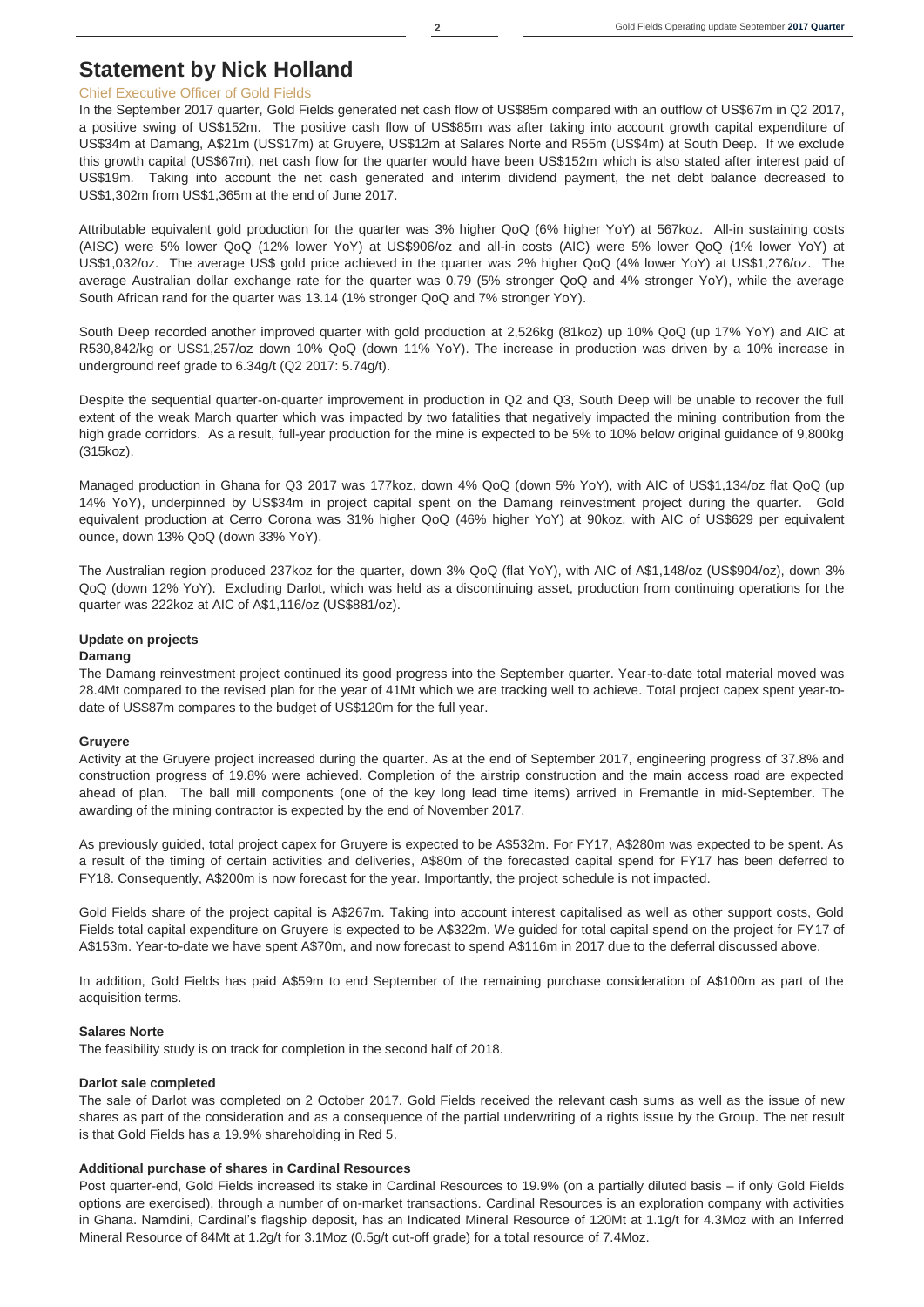## **FY17 guidance intact**

Despite the lower than guided production at South Deep, due to the weak Q1 2017, Group guidance remains unchanged, with the other regions making up for the shortfall. Attributable equivalent gold production for 2017 is expected to be between 2.10Moz and 2.15Moz, with AISC of between US\$1,010 per ounce and US\$1,030 per ounce. As previously guided, AIC is expected to be between US\$1,170 per ounce to US\$1,190 per ounce.

### **N.J. Holland**

*Chief Executive Officer* 23 October 2017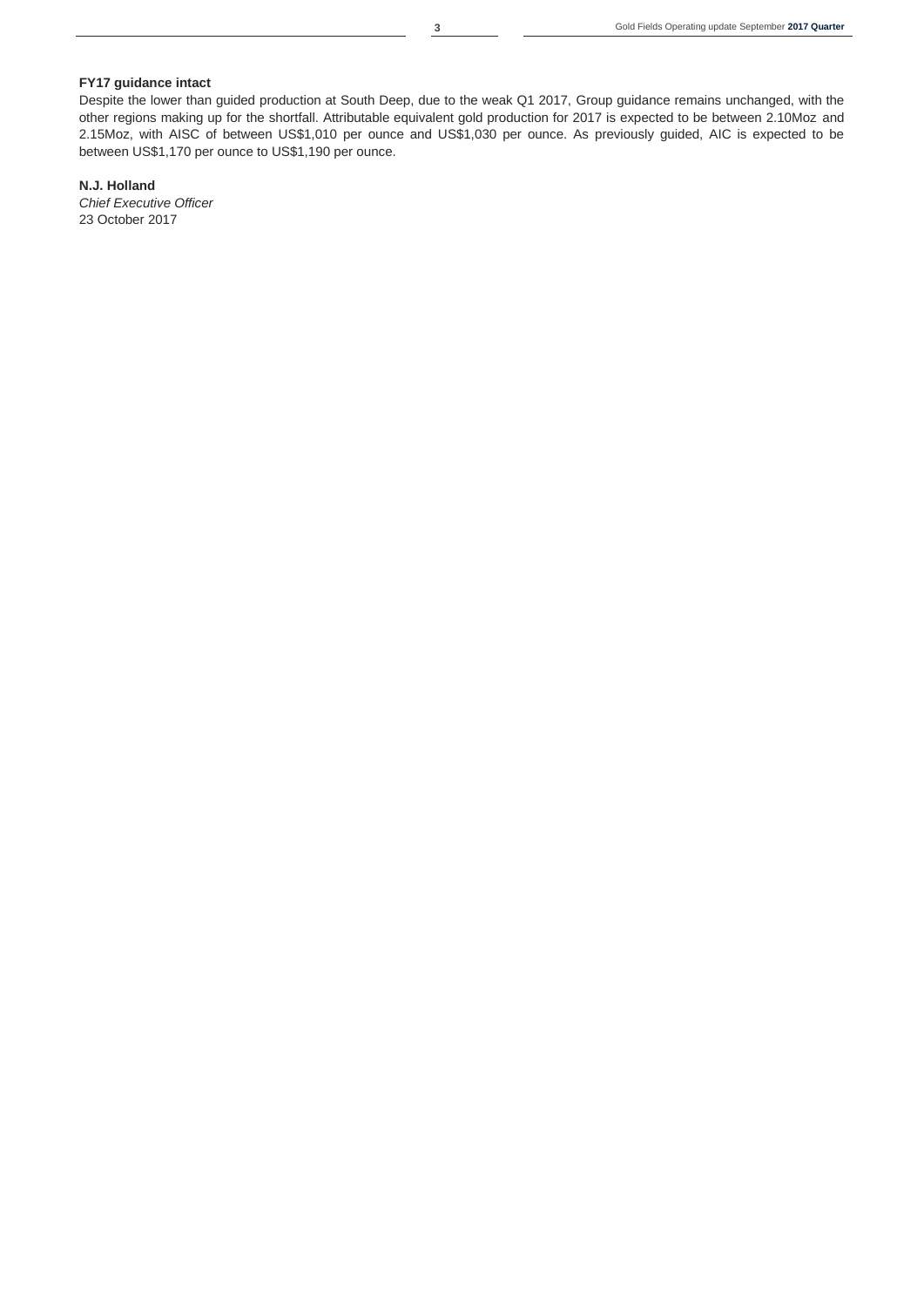# **Salient feature and cost benchmarks**

Salient features and cost benchmarks for the quarters ended 30 September 2017, 30 June 2017 and 30 September 2016

|                                 | <b>UNITED STATES DOLLARS</b> |         |         |                        |              |                              |              |                         |  |  |  |
|---------------------------------|------------------------------|---------|---------|------------------------|--------------|------------------------------|--------------|-------------------------|--|--|--|
|                                 |                              |         |         | South Africa<br>Region |              | <b>West Africa</b><br>Region |              | South America<br>Region |  |  |  |
|                                 |                              |         |         |                        |              |                              |              |                         |  |  |  |
|                                 |                              |         |         |                        |              | Ghana                        |              | Peru                    |  |  |  |
|                                 |                              |         |         | South<br>Deep          | Total        | Tarkwa                       | Damang       | Cerro<br>Corona         |  |  |  |
| <b>OPERATING RESULTS</b>        |                              |         |         |                        |              |                              |              |                         |  |  |  |
| Ore milled/treated              | September 2017               | 8,712   | 8,609   | 555                    | 4,498        | 3,370                        | 1,127        | 1,690                   |  |  |  |
| $(000$ tonnes)                  | June 2017                    | 8,667   | 8,552   | 526                    | 4,510        | 3,391                        | 1,119        | 1,741                   |  |  |  |
|                                 | September 2016               | 8,656   | 8,545   | 539                    | 4,604        | 3,475                        | 1,129        | 1,709                   |  |  |  |
| Yield                           | September 2017               | 2.1     | 2.1     | 4.5                    | $1.2$        | 1.3                          | 0.9          | 1.6                     |  |  |  |
| (grams per tonne)               | June 2017                    | 2.0     | 2.0     | 4.3                    | 1.3          | 1.3                          | 1.1          | 1.2                     |  |  |  |
|                                 | September 2016               | 2.0     | 2.0     | 4.0                    | 1.3          | 1.3                          | 1.1          | 1.1                     |  |  |  |
| Gold produced                   | September 2017               | 584.8   | 570.1   | 81.2                   | 177.2        | 145.1                        | 32.2         | 89.6                    |  |  |  |
| (000 managed equivalent ounces) | June 2017                    | 569.1   | 558.3   | 73.5                   | 183.9        | 142.8                        | 41.1         | 68.4                    |  |  |  |
|                                 | September 2016               | 555.4   | 540.1   | 69.4                   | 187.5        | 148.6                        | 38.9         | 61.2                    |  |  |  |
| Gold sold                       | September 2017               | 585.0   | 570.3   | 81.2                   | 177.2        | 145.1                        | 32.2         | 89.9                    |  |  |  |
| (000 managed equivalent ounces) | June 2017                    | 570.4   | 559.6   | 73.5                   | 183.9        | 142.8                        | 41.1         | 69.6                    |  |  |  |
|                                 | September 2016               | 557.1   | 541.9   | 69.4                   | 187.5        | 148.6                        | 38.9         | 62.9                    |  |  |  |
| Net operating costs*            | September 2017               | (342.5) | (325.4) | (79.0)                 | (105.0)      | (76.0)                       | (29.0)       | (38.9)                  |  |  |  |
| (million)                       | June 2017                    | (352.5) | (337.7) | (80.0)                 | (110.4)      | (79.7)                       | (30.7)       | (37.8)                  |  |  |  |
|                                 | September 2016               | (353.6) | (340.5) | (71.7)                 | (116.0)      | (89.0)                       | (27.1)       | (37.6)                  |  |  |  |
| Operating costs                 | September 2017               | 43      | 42      | 143                    | 26           | 26                           | 25           | 23                      |  |  |  |
| (dollar per tonne)              | June 2017                    | 42      | 41      | 153                    | 26           | 26                           | 27           | 21                      |  |  |  |
|                                 | September 2016               | 41      | 40      | 133                    | 26           | 26                           | 26           | 21                      |  |  |  |
| Sustaining capital*             | September 2017               | (150.0) | (149.6) | (15.3)                 | (45.1)       | (41.8)                       | (3.3)        | (9.9)                   |  |  |  |
| (million)                       | June 2017                    | (154.8) | (152.6) | (16.4)                 | (51.3)       | (47.3)                       | (4.0)        | (7.2)                   |  |  |  |
|                                 | September 2016               | (173.2) | (167.8) | (14.9)                 | (52.2)       | (36.6)                       | (15.6)       | (14.9)                  |  |  |  |
| Non-sustaining capital*         | September 2017               | (38.6)  | (38.6)  | (4.4)                  | $(34.2)^{#}$ |                              | $(34.2)^{#}$ |                         |  |  |  |
| (million)                       | June 2017                    | (35.1)  | (35.1)  | (2.7)                  | $(32.4)^{#}$ |                              | $(32.4)^{#}$ |                         |  |  |  |
|                                 | September 2016               | (1.9)   | (1.9)   | (1.9)                  |              |                              |              |                         |  |  |  |
| Total capital expenditure*      | September 2017               | (188.5) | (188.0) | (19.7)                 | (79.3)       | (41.8)                       | (37.5)       | (9.9)                   |  |  |  |
| (million)                       | June 2017                    | (190.0) | (187.8) | (19.1)                 | (83.6)       | (47.3)                       | (36.4)       | (7.2)                   |  |  |  |
|                                 | September 2016               | (175.1) | (169.7) | (16.8)                 | (52.2)       | (36.6)                       | (15.6)       | (14.9)                  |  |  |  |
| All-in-sustaining costs         | September 2017               | 892     | 881     | 1,203                  | 941          | 909                          | 1,084        | 124                     |  |  |  |
| (dollar per ounce)              | June 2017                    | 941     | 926     | 1,352                  | 955          | 969                          | 906          | 380                     |  |  |  |
|                                 | September 2016               | 1,017   | 1,010   | 1,289                  | 999          | 950                          | 1,182        | 765                     |  |  |  |
| Total all-in-cost               | September 2017               | 963     | 954     | 1,257                  | 1,134        | 909                          | 2,147        | 124                     |  |  |  |
| (dollar per ounce)              | June 2017                    | 1,006   | 993     | 1,389                  | 1,131        | 969                          | 1,692        | 380                     |  |  |  |
|                                 | September 2016               | 1,020   | 1.013   | 1,317                  | 999          | 950                          | 1,182        | 765                     |  |  |  |

|                           |                  |         |                | <b>UNITED STATES DOLLARS</b> |                          |              |         | <b>AUSTRALIAN DOLLARS</b> |                 | <b>SOUTH</b><br><b>AFRICAN</b><br><b>RAND</b> | <b>UNITED</b><br><b>STATES</b><br><b>DOLLARS</b> | <b>AUSTRALIAN</b><br><b>DOLLARS</b> |
|---------------------------|------------------|---------|----------------|------------------------------|--------------------------|--------------|---------|---------------------------|-----------------|-----------------------------------------------|--------------------------------------------------|-------------------------------------|
|                           |                  |         |                | Australia                    |                          |              |         | Australia                 |                 | South Africa                                  | Australia                                        | Australia                           |
|                           |                  |         |                | Region                       |                          |              |         | Region                    |                 | Region                                        | Region                                           | Region                              |
|                           |                  |         |                | Continuing                   |                          |              |         | Continuing                |                 |                                               | Discontinued                                     | Discontinued                        |
|                           |                  | Total   | St Ives        | Agnew/<br>Lawlers            | Granny<br>Smith          | <b>Total</b> | St Ives | Agnew/<br>Lawlers         | Granny<br>Smith | South<br>Deep                                 | Darlot                                           | Darlot                              |
| <b>OPERATING RESULTS</b>  |                  |         |                |                              |                          |              |         |                           |                 |                                               |                                                  |                                     |
| Ore milled/treated        | September 2017   | 1,866   | 1,123          | 315                          | 428                      | 1,866        | 1,123   | 315                       | 428             | 555                                           | 103                                              | 103                                 |
| $(000$ tonnes)            | June 2017        | 1,774   | 1,040          | 316                          | 418                      | 1,774        | 1,040   | 316                       | 418             | 526                                           | 115                                              | 115                                 |
|                           | September 2016   | 1,804   | 1,005          | 312                          | 376                      | 1,804        | 1,005   | 312                       | 376             | 539                                           | 111                                              | 111                                 |
| Yield                     | September 2017   | 3.7     | 2.5            | 6.1                          | 5.1                      | 3.7          | 2.5     | 6.1                       | 5.1             | 4.5                                           | 4.4                                              | 4.4                                 |
| (grams per tonne)         | June 2017        | 4.1     | 3.1            | 5.6                          | 5.4                      | 4.1          | 3.1     | 5.6                       | 5.4             | 4.3                                           | 2.9                                              | 2.9                                 |
|                           | September 2016   | 4.1     | 2.8            | 5.8                          | 6.0                      | 4.1          | 2.8     | 5.8                       | 6.0             | 4.0                                           | 4.3                                              | 4.3                                 |
| Gold produced             | September 2017   | 222.0   | 89.5           | 61.8                         | 70.8                     | 222.0        | 89.5    | 61.8                      | 70.8            | 2,526                                         | 14.7                                             | 14.7                                |
| (000 managed              | June 2017        | 232.5   | 102.6          | 57.2                         | 72.8                     | 232.5        | 102.6   | 57.2                      | 72.8            | 2,286                                         | 10.8                                             | 10.8                                |
| equivalent ounces)        | September 2016   | 222.0   | 91.5           | 57.8                         | 72.8                     | 222.0        | 91.5    | 57.8                      | 72.8            | 2,160                                         | 15.3                                             | 15.3                                |
| Gold sold                 | September 2017   | 222.0   | 89.5           | 61.8                         | 70.8                     | 222.0        | 89.5    | 61.8                      | 70.8            | 2,526                                         | 14.7                                             | 14.7                                |
| (000 managed              | June 2017        | 232.5   | 102.6          | 57.2                         | 72.8                     | 232.5        | 102.6   | 57.2                      | 72.8            | 2,286                                         | 10.8                                             | 10.8                                |
| equivalent ounces)        | September 2016   | 222.0   | 91.5           | 57.8                         | 72.8                     | 222.0        | 91.5    | 57.8                      | 72.8            | 2,160                                         | 15.3                                             | 15.3                                |
| Net operating costs       | September 2017   | (102.5) | (32.0)         | (33.7)                       | (36.8)                   | (129.6)      | (40.3)  | (42.6)                    | (46.7)          | (1,038.3)                                     | (17.1)                                           | (21.7)                              |
| (million)                 | June 2017        | (109.4) | (34.5)         | (37.4)                       | (37.5)                   | (145.9)      | (46.0)  | (49.8)                    | (50.0)          | (1,057.3)                                     | (14.9)                                           | (19.7)                              |
|                           | September 2016   | (115.2) | (46.2)         | (34.4)                       | (34.7)                   | (151.4)      | (60.8)  | (45.1)                    | (45.5)          | (1,021.8)                                     | (13.1)                                           | (17.1)                              |
| Operating costs           | September 2017   | 68      | 44             | 120                          | 91                       | 86           | 57      | 152                       | 116             | 1,884                                         | 158                                              | 201                                 |
| (dollar per tonne)        | June 2017        | 65      | 37             | 121                          | 93                       | 87           | 49      | 161                       | 124             | 2,023                                         | 127                                              | 168                                 |
|                           | September 2016   | 70      | 45             | 122                          | 95                       | 92           | 59      | 161                       | 125             | 1,882                                         | 119                                              | 155                                 |
| Sustaining capital        | September 2017   | (78.9)  | (37.8)         | (21.5)                       | (19.6)                   | (100.5)      | (48.0)  | (27.5)                    | (25.0)          | (204.7)                                       | (0.4)                                            | (0.5)                               |
| (million)                 | June 2017        | (77.7)  | (45.4)         | (14.8)                       | (17.5)                   | (103.5)      | (60.5)  | (19.8)                    | (23.3)          | (214.4)                                       | (2.2)                                            | (2.9)                               |
|                           | September 2016   | (85.8)  | (43.1)         | (16.8)                       | (25.9)                   | (112.9)      | (56.8)  | (21.9)                    | (34.2)          | (207.1)                                       | (5.4)                                            | (7.1)                               |
| Non-sustaining capital    | September 2017   |         | $\overline{a}$ |                              |                          |              |         |                           | ä,              | (55.2)                                        |                                                  | $\overline{a}$                      |
| (million)                 | June 2017        |         |                |                              |                          |              |         |                           | ÷,              | (38.8)                                        |                                                  |                                     |
|                           | September 2016   |         | $\overline{a}$ |                              | $\overline{\phantom{a}}$ |              |         |                           | ÷,              | (27.1)                                        |                                                  |                                     |
| Total capital expenditure | September 2017   | (78.9)  | (37.8)         | (21.5)                       | (19.6)                   | (100.5)      | (48.0)  | (27.5)                    | (25.0)          | (259.9)                                       | (0.4)                                            | (0.5)                               |
| (million)                 | June 2017        | (77.7)  | (45.4)         | (14.8)                       | (17.5)                   | (103.5)      | (60.5)  | (19.8)                    | (23.3)          | (253.2)                                       | (2.2)                                            | (2.9)                               |
|                           | September 2016   | (85.8)  | (43.1)         | (16.8)                       | (25.9)                   | (112.9)      | (56.8)  | (21.9)                    | (34.2)          | (234.2)                                       | (5.4)                                            | (7.1)                               |
| All-in-sustaining costs   | September 2017   | 881     | 848            | 956                          | 855                      | 1,116        | 1,071   | 1,215                     | 1,087           | 509,011                                       | 1,284                                            | 1,629                               |
| (dollar per ounce)        | June 2017        | 854     | 831            | 964                          | 799                      | 1,138        | 1,107   | 1,283                     | 1,067           | 573,127                                       | 1,657                                            | 2,208                               |
|                           | September 2016   | 971     | 1.050          | 955                          | 885                      | 1,277        | 1,383   | 1,246                     | 1,167           | 586,712                                       | 1,286                                            | 1,688                               |
| Total all-in-cost         | September 2017   | 881     | 848            | 956                          | 855                      | 1,116        | 1,071   | 1,215                     | 1,087           | 530,842                                       | 1,284                                            | 1,629                               |
| (dollar per ounce)        | <b>June 2017</b> | 854     | 831            | 964                          | 799                      | 1,138        | 1,107   | 1,283                     | 1,067           | 590,093                                       | 1,657                                            | 2,208                               |
|                           | September 2016   | 971     | 1,050          | 955                          | 885                      | 1,277        | 1,383   | 1,246                     | 1,167           | 599,245                                       | 1,286                                            | 1,688                               |

Average exchange rates were US\$1 = R13.14, US\$1 = R13.27 and US\$1 = R14.15 for the September 2017, June 2017 and September 2016 quarters respectively.<br>The Australian/US dollar exchange rates were A\$1 = US\$0.79, A\$1 = US\$0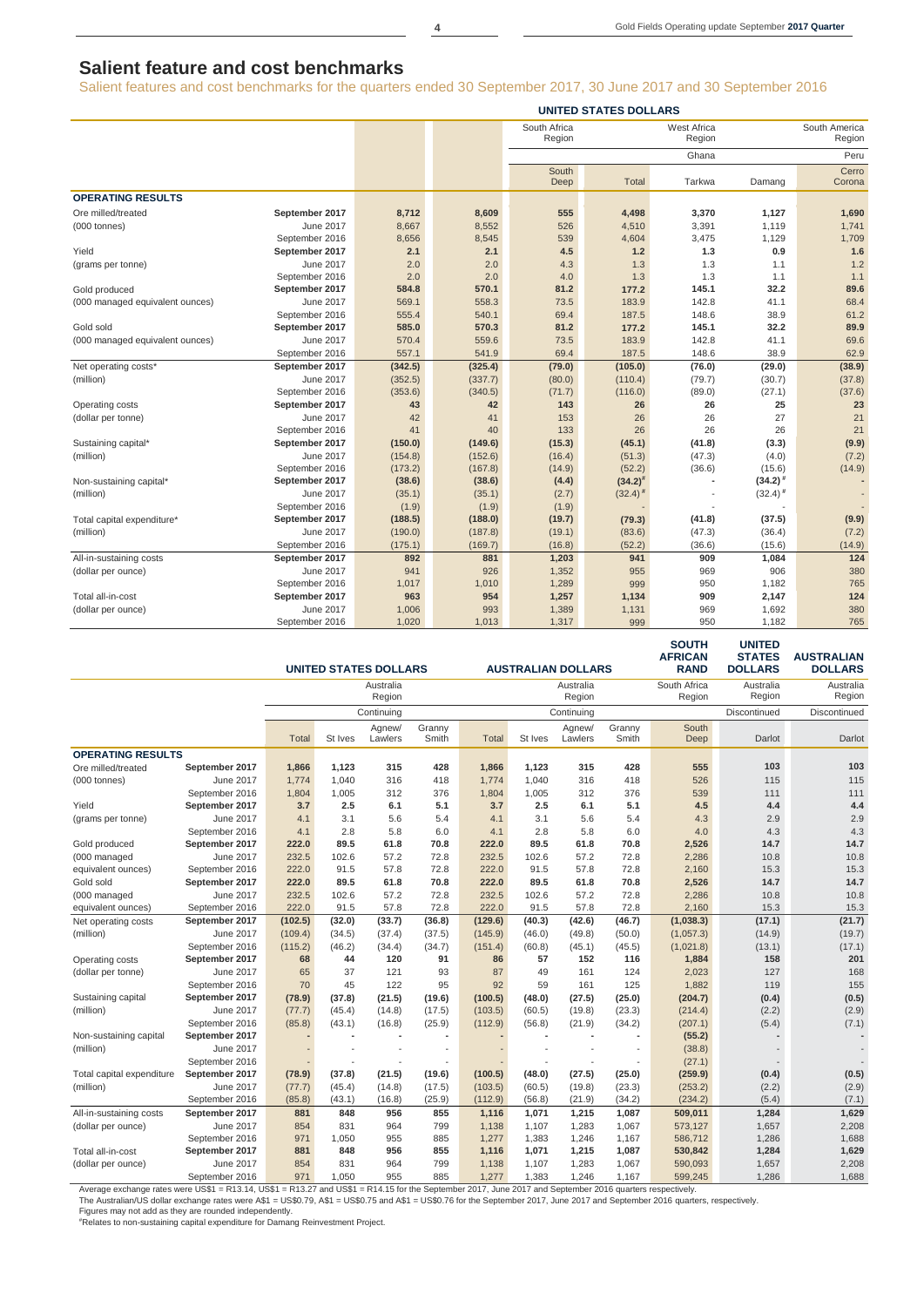# **Review of Operations**

**Quarter ended 30 September 2017 compared with quarter ended 30 June 2017**

### **CONTINUING OPERATIONS**

#### **South Africa region**

#### South Deep Project

|                          |           | <b>Sept</b><br>2017 | June<br>2017 |
|--------------------------|-----------|---------------------|--------------|
| Gold produced            | $000'$ oz | 81.2                | 73.5         |
|                          | kg        | 2,526               | 2,286        |
| Gold sold                | $000'$ oz | 81.2                | 73.5         |
|                          | kg        | 2,526               | 2,286        |
| Yield – underground reef | q/t       | 6.34                | 5.74         |
| <b>AISC</b>              | R/kg      | 509,011             | 573,127      |
|                          | US\$/oz   | 1,203               | 1,352        |
| <b>AIC</b>               | R/kg      | 530,842             | 590,093      |
|                          | US\$/oz   | 1,257               | 1,389        |

Gold production increased by 10 per cent from 2,286 kilograms (73,500 ounces) in the June quarter to 2,526 kilograms (81,200 ounces) in the September quarter mainly due to an increase in head grade.

Total underground tonnes mined increased by 5 per cent from 414,400 tonnes in the June quarter to 436,700 tonnes in the September quarter. In the September quarter 388,400 reef tonnes was mined at a grade of 6.3 grams per tonne along with 48,300 waste tonnes mined. This compared with 368,700 reef tonnes at a grade of 5.7 and 45,700 waste tonnes mined in the June quarter.

Gold recovered was 63 kilograms (2,000 ounces) higher than gold broken of 2,463 kilograms (79,200 ounces) in the September quarter. The additional gold recovered in the September quarter was as a result of loading, tramming, hoisting and processing of locked-up underground stocks mined in the June quarter, which also improved the reef yield. The remaining excess stocks of broken ore of 45,000 tonnes are expected to be recovered in the December quarter of 2017.

Destress mining decreased by 35 per cent from 11,732 square metres in the June quarter to 7,666 square metres in the September quarter. Reduced face availability due to required ground support and development activities was the main reason for the decrease. These matters are being addressed and a significant pick up is expected in Q4.

Longhole stoping decreased by 4 per cent from 216,000 tonnes to 207,000 tonnes. The current mine contributed 63 per cent of the total ore tonnes in the September quarter compared with 48 per cent in the June quarter. The longhole stoping method accounted for 47 per cent of total tonnes mined in the September quarter compared with 52 per cent in the June quarter.

Development increased by 34 per cent from 1,471 metres in the June quarter to 1,965 metres in the September quarter. New mine capital development on 100 level increased by 26 per cent from 211 metres in the June quarter to 266 metres in the September quarter. New mine development is focused on infrastructure projects exclusively on 100 level and related to haulage extensions, crusher excavations and conveyor extensions. Reef horizon development in the current mine areas increased by 45 per cent from 777 metres to 1,126 metres. Reef horizon development North of Wrench increased by 19 per cent from 483 metres to 573 metres.

Total tonnes milled increased by 6 per cent from 526,000 tonnes to 555,000 tonnes due to an increase in surface tailings material. Underground reef tonnes milled were virtually unchanged at 397,000 tonnes in the June quarter compared with 398,000 tonnes in the September quarter. Total tonnes milled in the September quarter included 45,000 tonnes of underground development waste mined and 112,000 tonnes of surface tailings material. This compared with 47,000 tonnes of underground development waste mined and 82,000 tonnes of surface tailings material in the June quarter. Underground reef yield increased by 10 per cent from 5.74 grams per tonne to 6.34 grams per tonne due to the loading, tramming, hoisting and processing of previously locked-up underground stocks, as discussed earlier.

Net operating costs decreased by 2 per cent from R1,057 million (US\$80 million) to R1,038 million (US\$79 million) mainly due to lower bonuses and overtime costs and a gold-in-process credit of R9 million (US\$1 million) in the September quarter compared with R8 million (US\$1 million) in the June quarter.

Capital expenditure increased by 3 per cent from R253 million (US\$19 million) in the June quarter to R260 million (US\$20 million) in the September quarter.

Sustaining capital expenditure decreased by 4 per cent from R214 million (US\$16 million) in the June quarter to R205 million (US\$15 million) in the September quarter mainly due to fleet purchases in the June quarter. Non-sustaining capital expenditure increased by 41 per cent from R39 million (US\$3 million) to R55 million (US\$4 million). The higher non-sustaining capital expenditure was mainly due to increased expenditure on new mine development and infrastructure projects.

All-in sustaining costs decreased by 11 per cent from R573,127 per kilogram (US\$1,352 per ounce) in the June quarter to R509,011 per kilogram (US\$1,203 per ounce) in the September quarter mainly due to increased gold sold, lower net operating costs and lower sustaining capital expenditure.

Total all-in cost decreased by 10 per cent from R590,093 per kilogram (US\$1,389 per ounce) in the June quarter to R530,842 per kilogram (US\$1,257 per ounce) in the September quarter due to the same reasons as for all-in sustaining costs, partially offset by higher non-sustaining capital expenditure.

Updated guidance:

- Gold production 5 to10 per cent below 9,800 kilograms (315,000 ounces),
- Destress square meters 20-25 per cent below 46,000 square meters.
- Development meters 10-15 per cent below 7,880 metres.

The long-term integrity of the rebase plan remains unaffected.

#### **West Africa region**

### **GHANA**

Tarkwa

|               |           | <b>Sept</b><br>2017 | June<br>2017 |
|---------------|-----------|---------------------|--------------|
| Gold produced | $000'$ oz | 145.1               | 142.8        |
| Yield         | g/t       | 1.34                | 1.31         |
| AISC and AIC  | US\$/oz   | 909                 | 969          |

Gold production increased by 2 per cent from 142,800 ounces in the June quarter to 145,100 ounces in the September quarter mainly due to higher yield.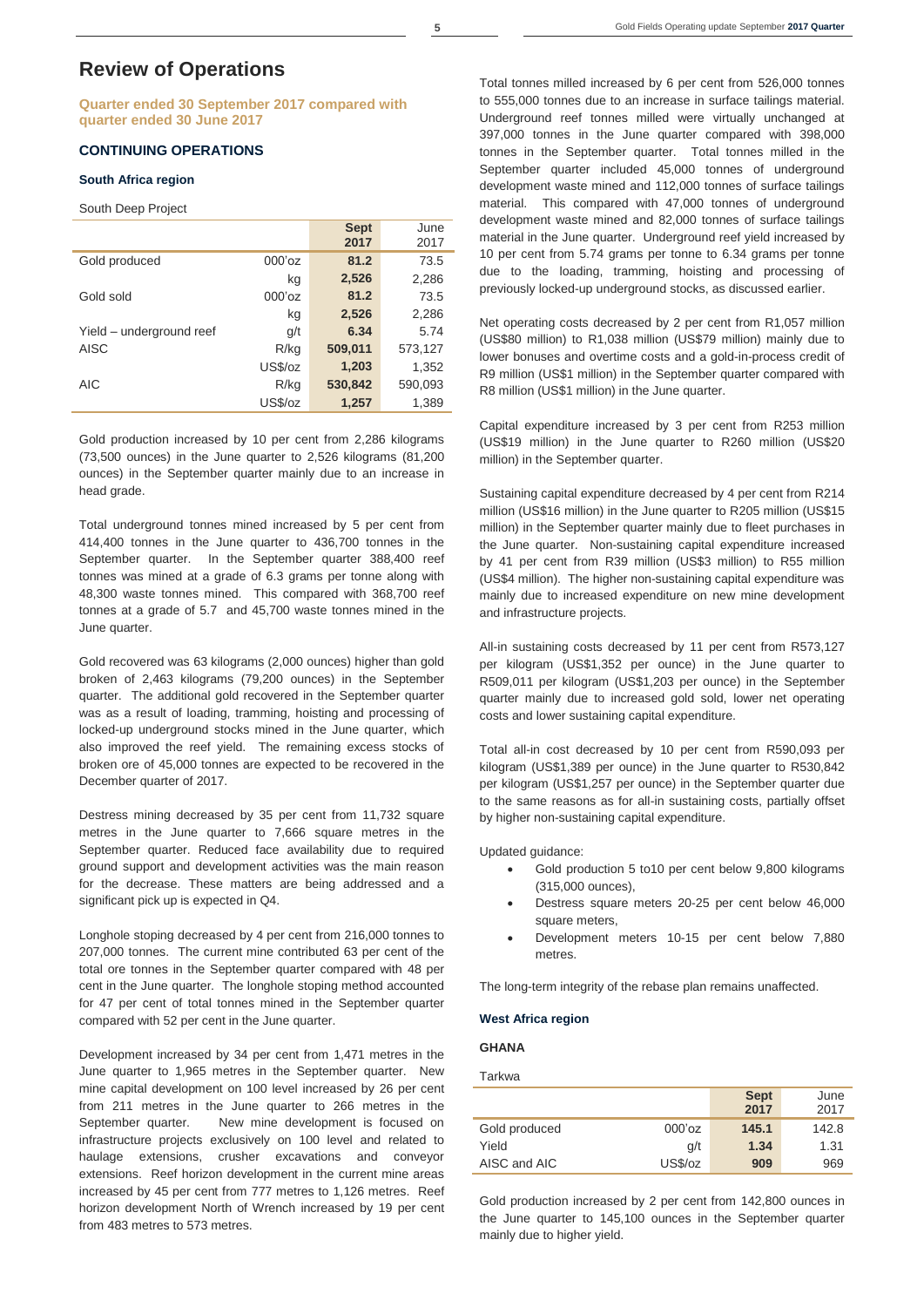Total tonnes mined, including capital stripping, decreased marginally by 3 per cent from 27.0 million tonnes in the June quarter to 26.2 million tonnes in the September quarter. Ore tonnes mined increased by 2 per cent from 4.3 million tonnes to 4.4 million tonnes. Operational waste tonnes mined decreased by 11 per cent from 10.0 million tonnes to 8.9 million tonnes while capital waste tonnes mined increased by 2 per cent from 12.7 million tonnes to 12.9 million tonnes. Head grade mined was similar at 1.33 grams per tonne. The strip ratio decreased from 5.3 to 4.9 mainly in line with the mining sequence.

The CIL plant throughput was similar at 3.4 million tonnes. Yield increased by 2 per cent from 1.31 grams per tonne to 1.34 grams per tonne due to higher grade feed.

Net operating costs, including gold-in-process movements, decreased by 5 per cent from US\$80 million to US\$76 million mainly due to lower tonnes mined and a US\$11 million gold-inprocess credit in the September quarter compared with US\$8 million in the June quarter.

Capital expenditure decreased by 11 per cent from US\$47 million to US\$42 million due to replacements and refurbishments of fleet in the June quarter.

All-in sustaining costs and total all-in cost decreased by 6 per cent from US\$969 per ounce in the June quarter to US\$909 per ounce in the September quarter due to higher gold sold, lower net operating costs and lower capital expenditure.

#### Damang

|               |           | <b>Sept</b><br>2017 | June<br>2017 |
|---------------|-----------|---------------------|--------------|
| Gold produced | $000'$ oz | 32.2                | 41.1         |
| Yield         | q/t       | 0.89                | 1.14         |
| <b>AISC</b>   | US\$/oz   | 1,084               | 906          |
| <b>AIC</b>    | US\$/oz   | 2,147               | 1,692        |

Gold production decreased by 22 per cent from 41,100 ounces in the June quarter to 32,200 ounces in the September quarter mainly due to lower head grade.

Total tonnes mined, including capital stripping, increased by 2 per cent from 9.3 million tonnes in the June quarter to 9.5 million tonnes in the September quarter. This was mainly due to relatively dry weather conditions which resulted in improved mining in the Damang pit cutback and Amoanda pit areas. Ore tonnes mined increased by 1 per cent from 0.91 million tonnes in the June quarter to 0.92 million tonnes in the September quarter. Total waste tonnes mined increased by 2 per cent from 8.4 million tonnes to 8.6 million tonnes. Capital waste tonnes (included in total waste tonnes) increased by 4 per cent from 7.4 million tonnes to 7.7 million tonnes.

Operational waste tonnes decreased by 10 per cent from 1.0 million tonnes to 0.9 million tonnes.

Head grade mined decreased by 22 per cent from 1.34 grams per tonne to 1.04 grams per tonne in line with expectations mainly due to the lower grade ore mined in Amoanda pit stage 1. In the September quarter, Amoanda pit mined 0.53 million tonnes at 1.09 grams per tonne compared with 0.61 million tonnes mined at 1.59 grams per tonne in the June quarter with the decrease in tonnes and grade in line with the mining sequence. The 0.92 million ore tonnes mined in the September quarter also included 0.16 million tonnes from Lima South, 0.13 million tonnes from Tomento East and 0.10 million tonnes from Abosso tailings. The strip ratio increased from 9.3 to 9.4.

Tonnes processed increased by 1 per cent from 1.12 million tonnes in the June quarter to 1.13 million tonnes in the September quarter. Yield decreased by 22 per cent from 1.14 grams per tonne to 0.89 grams per tonne. The lower yield was due to lower grade material treated from the Amoanda, Lima and Tomento East pits. In the September quarter, tonnes milled were sourced as follows: 0.70 million tonnes at 1.05 grams per tonne from the pits, 0.06 million tonnes at 0.83 grams per tonne from Abosso tailings and 0.37 million tonnes at 0.60 grams per tonne from stockpiles. This compared with 0.66 million tonnes at 1.63 grams per tonne from the pits, 0.14 million tonnes at 0.78 grams per tonne from Abosso tailings and 0.32 million tonnes at 0.61 grams per tonne from stockpiles in the June quarter. The remaining Abosso tailings and stockpiles are approximately 0.05 million tonnes at 0.97 grams per tonne and 0.24 million tonnes at 0.67 grams per tonne, respectively.

Net operating costs, including gold-in-process movements, decreased by 6 per cent from US\$31 million to US\$29 million mainly due to lower operational tonnes mined, improved efficiencies and cost control.

Capital expenditure increased by 6 per cent from US\$36 million in the June quarter to US\$38 million in the September quarter.

Sustaining capital expenditure decreased by 25 per cent from US\$4 million to US\$3 million. Non-sustaining capital expenditure increased by 6 per cent from US\$32 million to US\$34 million mainly due to the commencement of Amoanda infill drilling in the September quarter.

All-in sustaining costs increased by 20 per cent from US\$906 per ounce in the June quarter to US\$1,084 per ounce in the September quarter mainly due to lower gold sold, partially offset by lower net operating costs and lower sustaining capital expenditure. All-in costs increased by 27 per cent from US\$1,692 per ounce in the June quarter to US\$2,147 per ounce in the September quarter due to lower gold sold and higher nonsustaining capital expenditure, partially offset by lower net operating costs.

#### **South America region**

#### **PERU**

Cerro Corona

|                                   |              | <b>Sept</b><br>2017 | June<br>2017 |
|-----------------------------------|--------------|---------------------|--------------|
| Gold produced                     | $000'$ oz    | 47.8                | 36.1         |
| Copper produced                   | tonnes       | 8,452               | 7,165        |
| Total equivalent gold<br>produced | $000'$ eg oz | 89.6                | 68.4         |
| Total equivalent gold sold        | $000'$ eg oz | 89.9                | 69.6         |
| Yield<br>- gold                   | g/t          | 0.90                | 0.68         |
| - copper                          | per cent     | 0.51                | 0.43         |
| - combined                        | eg g/t       | 1.63                | 1.24         |
| AISC and AIC                      | US\$/oz      | 124                 | 380          |
| AISC and AIC                      | US\$/eg oz   | 629                 | 724          |
| Gold price*                       | US\$/oz      | 1,274               | 1,258        |
| Copper price*                     | US\$/t       | 6,301               | 5,660        |

\* Average daily spot price for the period used to calculate total equivalent gold ounces produced

Gold production increased by 32 per cent from 36,100 ounces in the June quarter to 47,800 ounces in the September quarter. Copper production increased by 18 per cent from 7,165 tonnes to 8,452 tonnes. Equivalent gold production increased by 31 per cent from 68,400 ounces to 89,600 ounces. The increase in gold and copper production was mainly due to higher head grades in line with the mining sequence and pit design.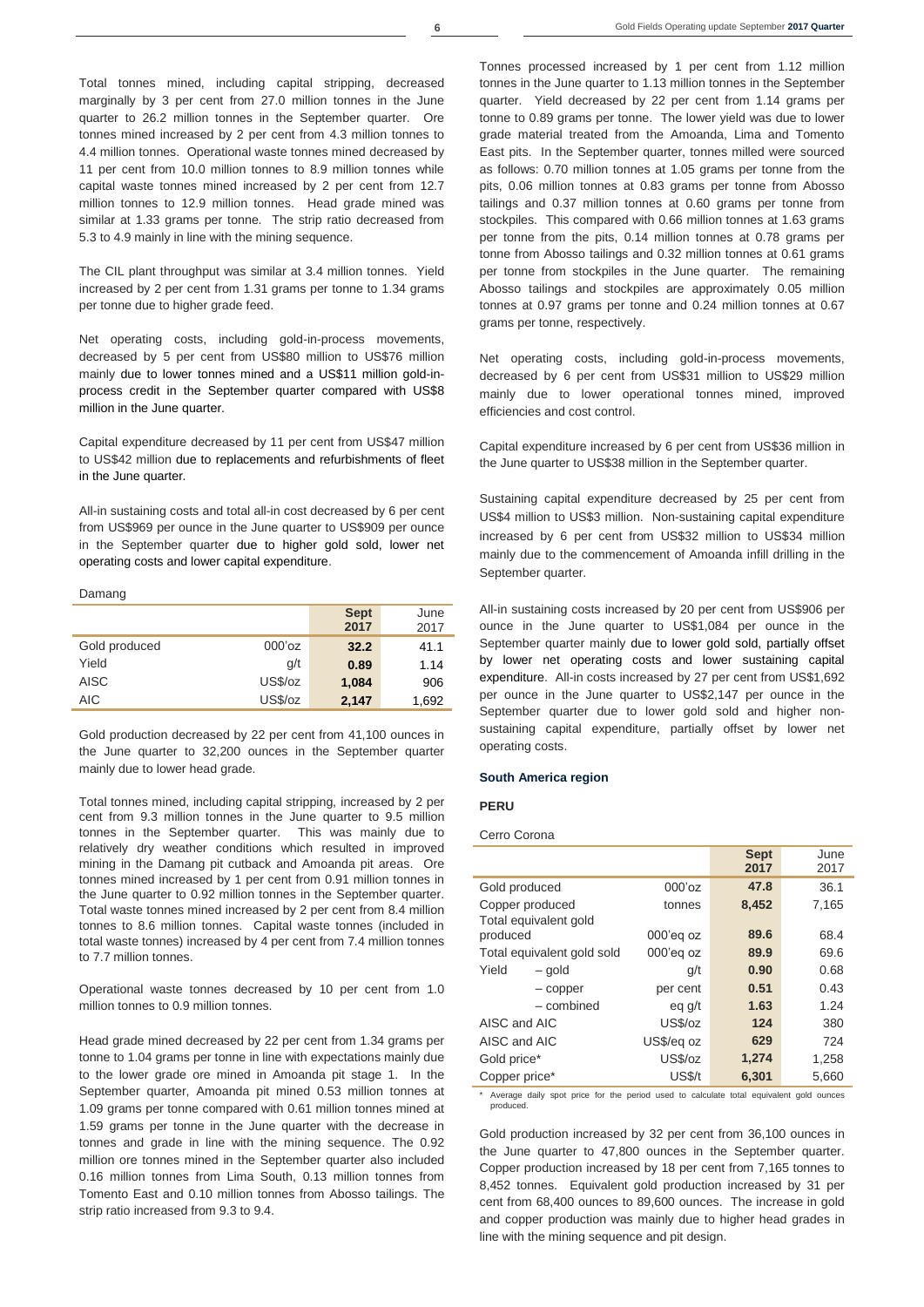Gold head grade increased by 32 per cent from 0.99 grams per tonne to 1.31 grams per tonne and copper head grade increased by 18 per cent from 0.49 per cent to 0.58 per cent. Gold and copper head grades for the year are expected to be around 1.03 grams per tonne to 1.06 grams per tonne and 0.48 per cent to 0.51 per cent, respectively. Gold recoveries increased from 68.5 per cent to 69.2 per cent. Copper recoveries increased from 88.8 per cent to 89.4 per cent. Gold yield increased by 32 per cent from 0.68 grams per tonne to 0.90 grams per tonne and copper yield increased by 19 per cent from 0.43 per cent to 0.51 per cent.

In the September quarter, concentrate with a payable content of 48,100 ounces of gold was sold at an average price of US\$1,287 per ounce and 8,409 tonnes of copper was sold at an average price of US\$5,689 per tonne, net of treatment and refining charges. This compared with 36,300 ounces of gold that was sold at an average price of US\$1,255 per ounce and 7,447 tonnes of copper that was sold at an average price of US\$4,998 per tonne, net of treatment and refining charges, in the June quarter.

Total tonnes mined increased by 4 per cent from 4.14 million tonnes in the June quarter to 4.32 million tonnes in the September quarter mainly due to higher waste mined in line with the mining sequence. Ore mined increased by 1 per cent from 1.79 million tonnes to 1.80 million tonnes. Operational waste tonnes mined increased by 7 per cent from 2.35 million tonnes to 2.52 million tonnes. As a result, the strip ratio increased from 1.32 to 1.40.

Ore processed decreased by 3 per cent from 1.74 million tonnes in the June quarter to 1.69 million tonnes in the September quarter as a result of a planned maintenance shutdown in the September quarter. (94 per cent utilisation in the September quarter compared with 97 per cent utilisation in the June quarter).

Net operating costs, including gold-in-process movements, increased by 3 per cent from US\$38 million to US\$39 million mainly due to higher mining cost as a result of increased tonnes mined and higher statutory workers participation. This was partially offset by a US\$1 million gold-in-process credit to cost in the September quarter compared with a US\$2 million charge to cost in the June quarter.

Capital expenditure increased by 43 per cent from US\$7 million to US\$10 million due to an increase in construction activities at the tailings dam and waste storage facilities.

All-in sustaining costs and total all-in cost per gold ounce decreased by 67 per cent from US\$380 per ounce in the June quarter to US\$124 per ounce in the September quarter mainly due to increased gold sold, partially offset by higher net operating costs and higher capital expenditure. All-in sustaining costs and total all-in costs per equivalent ounce decreased by 13 per cent from US\$724 per equivalent ounce to US\$629 per equivalent ounce due to the same reasons as above.

#### **Australia region**

#### St Ives **Sept 2017 June** 2017 Gold produced 000'oz **89.5** 102.6 Yield – underground g/t **3.55** 3.64 – surface g/t **2.37** 2.98 – combined g/t **2.48** 3.07 AISC and AIC **A\$/oz 1,071** 1,107 US\$/oz **848** 831

Gold production decreased by 13 per cent from 102,600 ounces in the June quarter to 89,500 ounces in the September quarter due to lower grades of ore mined and processed.

At the Hamlet underground operation, ore tonnes mined decreased by 30 per cent from 143,000 tonnes in the June quarter to 100,000 tonnes in the September quarter due to a significant seismic event which occurred in August. This resulted in limited access to stoping areas for most of the month. Head grade decreased by 8 per cent from 4.06 grams per tonne to 3.75 grams per due to reduced mining flexibility.

Ounces mined at the consolidated St Ives mine increased by 14 per cent from 112,100 ounces in the June quarter to 127,300 ounces in the September quarter. Although the mine has produced more ounces, the mill is constrained in its ability to mill the Neptune oxide material up to a maximum of 25 per cent. This Neptune oxide material will continue to sit on stockpile and be drawn down each month up to the maximum of 25 per cent addition to the mill.

Development of the Invincible underground mine commenced during the quarter with the cutting of portals and the commencement of the twin declines into the Invincible underground mine. First ore from underground is expected in late October 2017. The open pit operations are planned to continue concurrently with the underground operations to end 2019.

At the open pit operations, ore tonnes mined increased by 46 per cent from 0.9 million tonnes in the June quarter to 1.3 million tonnes in the September quarter with Stage 3 of Neptune pit brought into production during the quarter. Grade mined decreased by 16 per cent from 3.28 grams per tonne to 2.77 grams per tonne. The lower grade was in line with the mining sequence. In the September quarter, tonnes mined were sourced as follows: 0.61 million tonnes at 2.9 grams per tonne from Invincible and 0.69 million tonnes at 2.6 grams per tonne from Neptune. This compared with 0.68 million tonnes mined at 4.0 grams per tonne from Invincible and 0.20 million tonnes mined at 0.9 grams per tonne from Neptune in the June quarter.

Operational waste tonnes mined increased by 150 per cent from 1.2 million tonnes in the June quarter to 3.0 million tonnes in the September quarter and capital waste tonnes mined decreased by 33 per cent from 9.9 million tonnes to 6.6 million tonnes reflecting a change from pre-strip to operating waste with Neptune Stage 3 brought to production during the September quarter. Total material movements at the open pits decreased by 9 per cent from 12.0 million tonnes to 10.9 million tonnes due to the reduction in the strip ratio as the pits deepened. The strip ratio decreased from 12.5 to 7.3.

Throughput at the Lefroy mill increased by 8 per cent from 1.0 million tonnes in the June quarter to 1.1 million tonnes in the September quarter due to a scheduled maintenance shutdown in the June quarter. Yield decreased by 19 per cent from 3.07 grams per tonne to 2.48 grams per tonne due to the lower grades mined and processed.

Net operating costs, including gold-in-process movements, decreased by 13 per cent from A\$46 million (US\$35 million) to A\$40 million (US\$32 million) due to a gold inventory credit to cost of A\$23 million (US\$18 million) in the September quarter compared with A\$5 million (US\$4 million) in the June quarter, partially offset by an increase of A\$14 million (US\$11 million) in operational open pit mining costs reflecting the change from prestrip to operational waste. The gold-in-process credit reflects a quarter where ounces mined from the open pits were 28,000 ounces higher than processed and added to stockpiles (1.4 million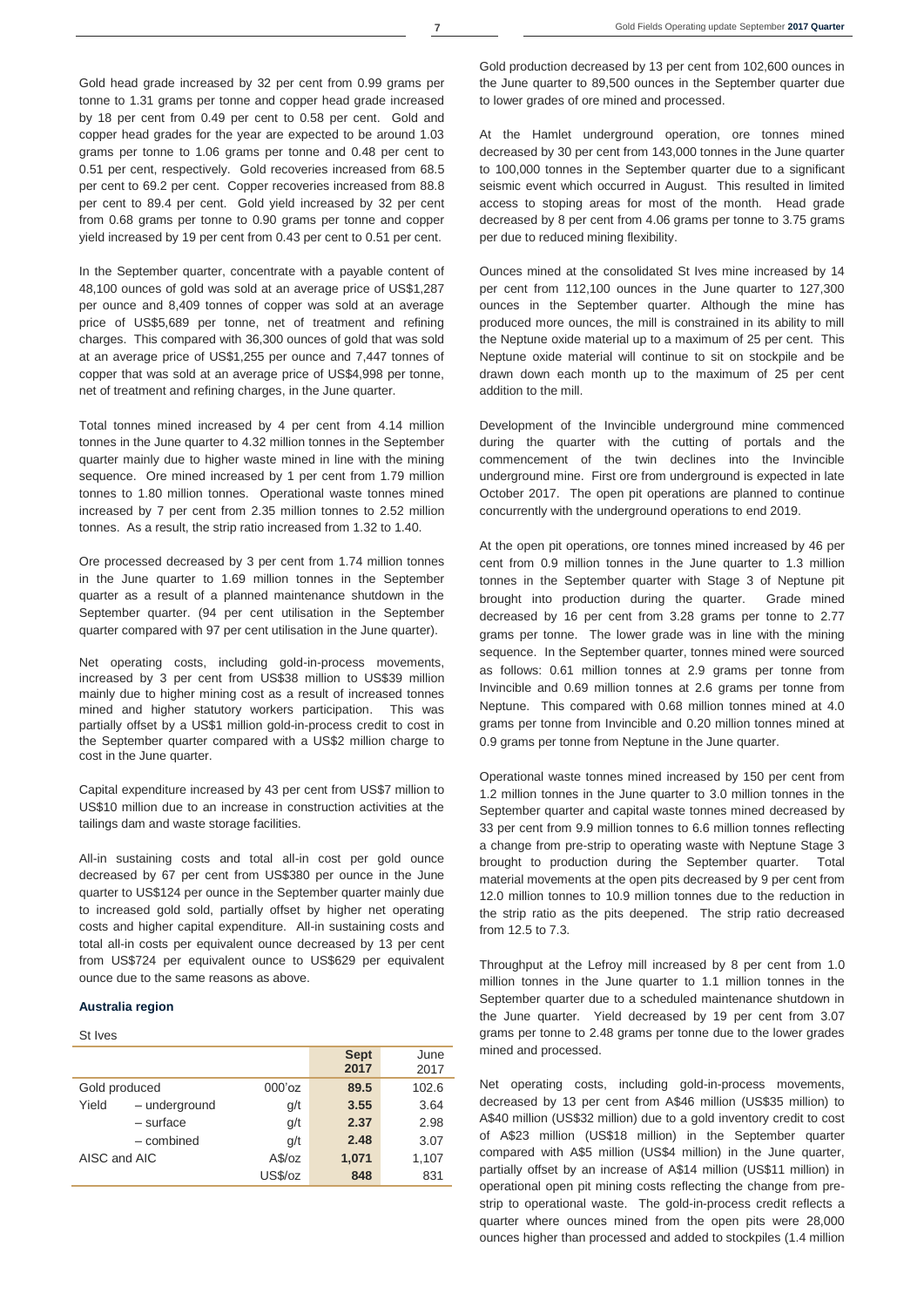tonnes were mined at 2.84 grams per tonne with 1.1 million tonnes processed at 2.74 grams per tonne). This will not all be processed by year-end due to the reasons mentioned above.

Capital expenditure decreased by 21 per cent from A\$61 million (US\$45 million) to A\$48 million (US\$38 million) mainly due to decreased pre-stripping at Invincible and Neptune pits.

All-in sustaining costs and total all-in cost decreased by 3 per cent from A\$1,107 per ounce (US\$831 per ounce) in the June quarter to A\$1,071 per ounce (US\$848 per ounce) in the September quarter due to lower net operating costs and lower capital expenditure, partially offset by lower gold sold.

#### Agnew/Lawlers

|               |           | <b>Sept</b><br>2017 | June<br>2017 |
|---------------|-----------|---------------------|--------------|
| Gold produced | $000'$ oz | 61.8                | 57.2         |
| Yield         | q/t       | 6.11                | 5.62         |
| AISC and AIC  | A\$/oz    | 1,215               | 1,283        |
|               | US\$/oz   | 956                 | 964          |

Gold production increased by 8 per cent from 57,200 ounces in the June quarter to 61,800 ounces in the September quarter due to higher grade ore mined and processed during the September quarter.

Ore mined from underground increased by 9 per cent from 268,000 tonnes in the June quarter to 293,000 tonnes in the September quarter with increased ore tonnes from both New Holland and Waroonga. Head grade mined increased by 3 per cent from 7.13 grams per tonne to 7.35 grams per tonnes due to higher grades from Waroonga. In the September quarter tonnes mined were sourced as follows: 149,000 tonnes at 9.6 grams per tonne from Waroonga and 144,000 tonnes at 5.0 grams per tonne from New Holland. This compares with 146,000 tonnes at 8.2 grams per tonne from Waroonga and 122,000 tonnes at 5.9 grams per tonne from New Holland in the June quarter. Ounces mined increased by 13 per cent from 61,400 ounces in the June quarter to 69,200 ounces in the September quarter.

Tonnes processed decreased marginally from 316,000 tonnes in the June quarter to 315,000 tonnes in the September quarter. The combined yield increased by 9 per cent from 5.62 grams per tonne to 6.11 grams per tonne due to higher grade ore mined and the processing of higher grade stockpiles in the September quarter.

Net operating costs, including gold-in-process movements, decreased by 14 per cent from A\$50 million (US\$37 million) in the June quarter to A\$43 million (US\$34 million) in the September quarter mainly due to a gold-in-circuit credit to cost of A\$5 million (US\$4 million) in the September quarter compared with A\$1 million (US\$1 million) in the June quarter and A\$3 million (US\$3 million) reduction in mining cost with a greater proportion of capital development and less ore development compared with the June quarter.

Capital expenditure increased by 40 per cent from A\$20 million (US\$15 million) to A\$28 million (US\$22 million) mainly due to increased exploration expenditure and development expenditure at Waroonga.

All-in sustaining costs and total all-in cost decreased by 5 per cent from A\$1,283 per ounce (US\$964 per ounce) in the June quarter to A\$1,215 per ounce (US\$956 per ounce) in the September quarter mainly due to higher gold sold and lower net operating costs, partially offset by higher capital expenditure.

Granny Smith

|               |           | <b>Sept</b><br>2017 | June<br>2017 |
|---------------|-----------|---------------------|--------------|
| Gold produced | $000'$ oz | 70.8                | 72.8         |
| Yield         | q/t       | 5.14                | 5.42         |
| AISC and AIC  | A\$/oz    | 1,087               | 1,067        |
|               | US\$/oz   | 855                 | 799          |

Gold production decreased by 3 per cent from 72,800 ounces in the June quarter to 70,800 ounces in the September quarter mainly due to lower grade ore mined.

Ore mined from underground decreased by 6 per cent from 451,000 tonnes in the June quarter to 424,000 tonnes in the September quarter due to an increase in waste development and a decrease in ore development. Head grade mined decreased by 3 per cent from 5.84 grams per tonne in the June quarter to 5.65 grams per tonne in the September quarter. Ounces mined decreased by 9 per cent from 84,800 ounces in the June quarter to 77,100 ounces in the September quarter.

Tonnes processed increased by 2 per cent from 418,000 tonnes in the June quarter to 428,000 tonnes in the September quarter due to timing of milling campaigns quarter on quarter. The yield decreased by 5 per cent from 5.42 grams per tonne to 5.14 grams per tonne due to lower grades mined and a build-up of gold in circuit at the end of the September quarter.

Net operating costs, including gold-in-process movements, decreased by 6 per cent from A\$50 million (US\$38 million) in the June quarter to A\$47 million (US\$37 million) in the September quarter mainly due to a gold-in-process credit to cost of A\$3 million (US\$2 million) in the September quarter compared with A\$2 million (US\$2 million) in the June quarter, as well as a A\$1 million (US\$1 million) reduction in mining costs as a result of lower volumes of ore mined.

Capital expenditure increased by 9 per cent from A\$23 million (US\$18 million) to A\$25 million (US\$20 million). The majority of the expenditure related to exploration and development at the Wallaby mine.

All-in sustaining costs and total all-in cost increased by 2 per cent from A\$1,067 per ounce (US\$799 per ounce) in the June quarter to A\$1,087 per ounce (US\$855 per ounce) in the September quarter due to lower gold sold and higher capital expenditure, partially offset by lower net operating costs.

### **DISCONTINUED OPERATION**

#### **Australia region**

### Darlot

|               |           | <b>Sept</b><br>2017 | June<br>2017 |
|---------------|-----------|---------------------|--------------|
| Gold produced | $000'$ oz | 14.7                | 10.8         |
| Yield         | g/t       | 4.41                | 2.92         |
| AISC and AIC  | A\$/oz    | 1,629               | 2,208        |
|               | US\$/oz   | 1,284               | 1,657        |

Gold production increased by 36 per cent from 10,800 ounces in the June quarter to 14,700 ounces in the September quarter due to higher grades mined and processed.

Ore mined from underground decreased by 12 per cent from 113,700 tonnes in the June quarter to 100,500 tonnes in the September quarter due to a paste fill reticulation blockage which impacted production. Head grade mined increased by 76 per cent from 2.63 grams per tonne to 4.64 grams per tonne with high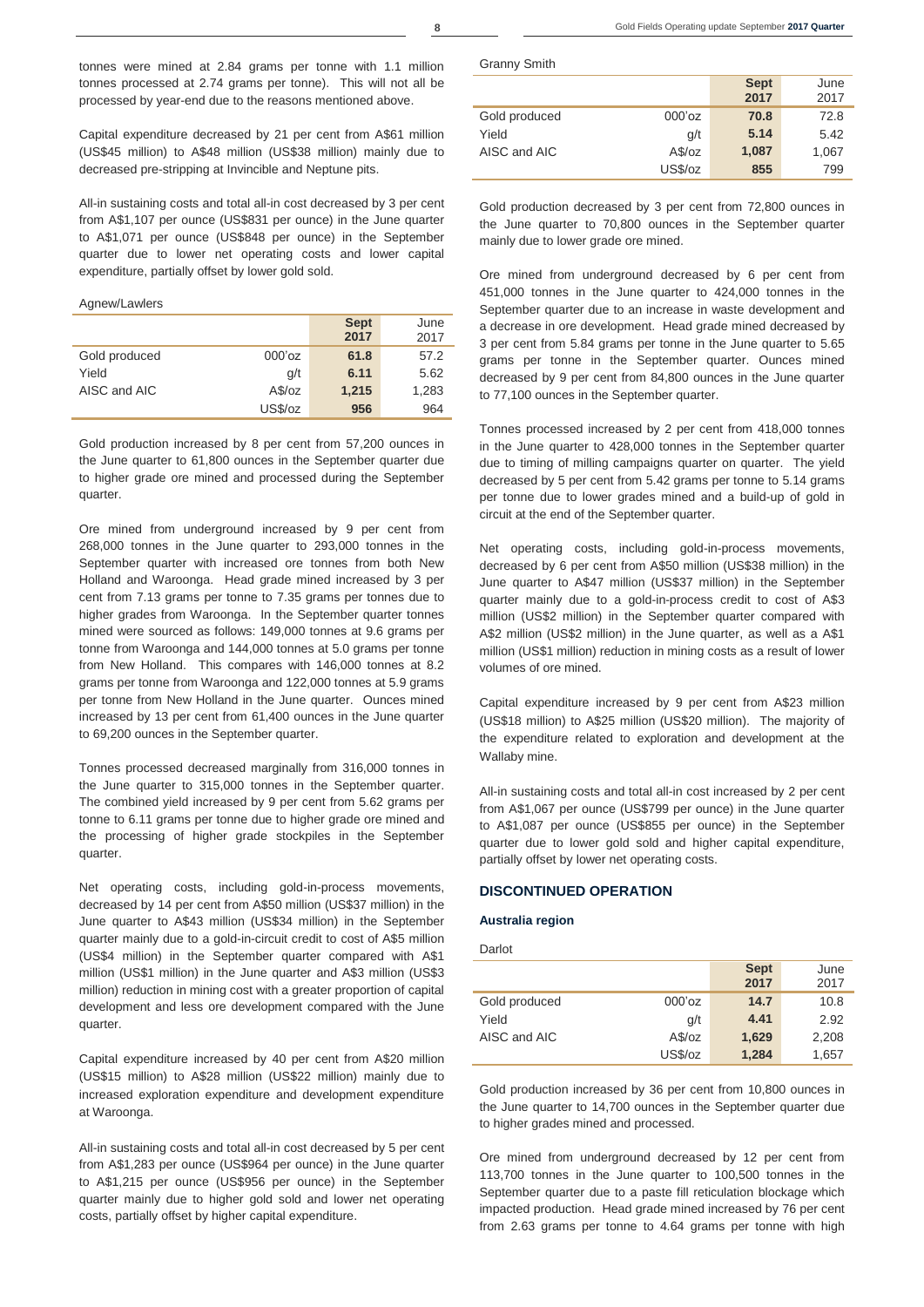grade stopes in the Oval ore body mined during the September quarter in line with the mining schedule.

Tonnes processed decreased by 10 per cent from 115,000 tonnes in the June quarter to 103,000 tonnes in the September quarter due to decreased ore mined. The yield increased by 51 per cent from 2.92 grams per tonne to 4.41 grams per tonne due to the higher grades mined.

Net operating costs, including gold-in-process movements, increased by 10 per cent from A\$20 million (US\$15 million) in the June quarter to A\$22 million (US\$17 million) in the September quarter mainly due to a gold-in-circuit charge to cost of A\$1 million (US\$1 million) in the September quarter compared with A\$nil million (US\$nil million) in the June quarter.

Capital expenditure decreased by 67 per cent from A\$3 million (US\$2 million) to A\$1 million (US\$nil million). Decline

development towards the Oval ore body was completed during the June quarter.

All-in sustaining costs and total all-in cost decreased by 26 per cent from A\$2,208 per ounce (US\$1,657 per ounce) in the June quarter to A\$1,629 per ounce (US\$1,284 per ounce) in the September quarter due to higher gold sold and lower capital expenditure, partially offset by higher net operating costs.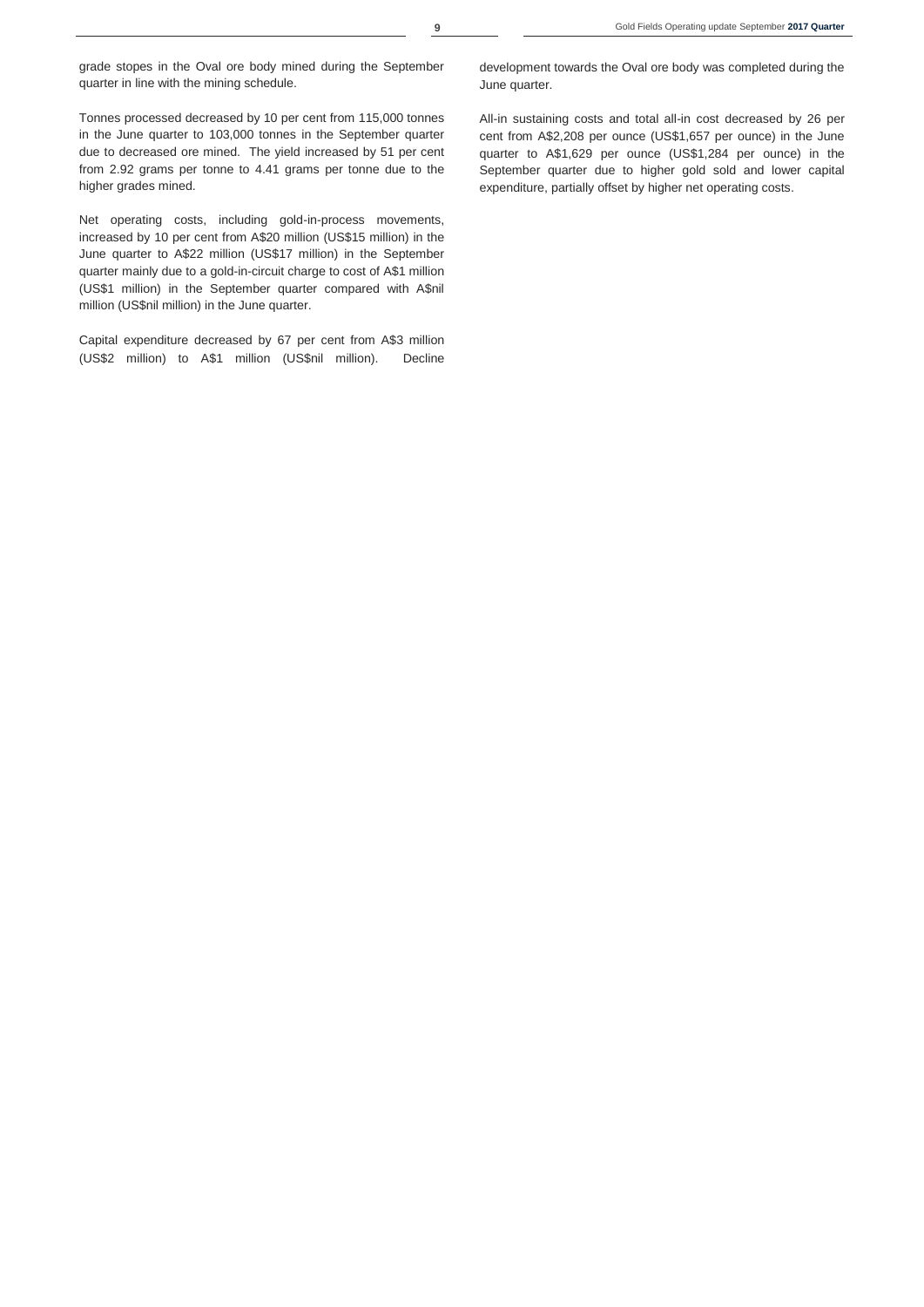# **Underground and surface**

|                                                  |                |       |       | South            |                          | West             |                          | South                    |       |                          |                     |        |                          |
|--------------------------------------------------|----------------|-------|-------|------------------|--------------------------|------------------|--------------------------|--------------------------|-------|--------------------------|---------------------|--------|--------------------------|
|                                                  |                |       |       | Africa<br>Region |                          | Africa<br>Region |                          | America<br>Region        |       |                          | Australia<br>Region |        |                          |
|                                                  |                |       |       |                  |                          | Ghana            |                          | Peru                     |       |                          | Continuing          |        | Discontinued             |
| Imperial ounces with metric tonnes               |                |       |       | South            |                          |                  |                          | Cerro                    |       |                          | Agnew/              | Granny |                          |
| and grade                                        |                |       |       | Deep             | Total                    |                  | Tarkwa Damang            | Corona                   | Total | St Ives                  | Lawlers             | Smith  | Darlot                   |
| <b>ORE MILLED/TREATED</b><br><b>(000 TONNES)</b> |                |       |       |                  |                          |                  |                          |                          |       |                          |                     |        |                          |
| - underground ore                                | September 2017 | 1,346 | 1,243 | 398              |                          |                  |                          |                          | 845   | 102                      | 315                 | 428    | 103                      |
|                                                  | June 2017      | 1,382 | 1,267 | 397              |                          |                  |                          |                          | 870   | 136                      | 316                 | 418    | 115                      |
|                                                  | September 2016 | 1,404 | 1,293 | 427              |                          |                  |                          |                          | 866   | 178                      | 312                 | 376    | 111                      |
| - underground waste                              | September 2017 | 45    | 45    | 45               |                          |                  |                          |                          |       |                          |                     |        |                          |
|                                                  | June 2017      | 47    | 47    | 47               |                          |                  |                          |                          |       |                          |                     |        |                          |
|                                                  | September 2016 | 26    | 26    | 26               |                          |                  | $\overline{\phantom{a}}$ |                          |       |                          |                     |        |                          |
| – surface ore                                    | September 2017 | 7,321 | 7,321 | 112              | 4,498                    | 3,370            | 1,127                    | 1,690                    | 1,021 | 1,021                    |                     |        |                          |
|                                                  | June 2017      | 7,238 | 7,238 | 82               | 4,510                    | 3,391            | 1,119                    | 1,741                    | 904   | 904                      |                     |        |                          |
|                                                  | September 2016 | 7,226 | 7,226 | 86               | 4,604                    | 3,475            | 1,129                    | 1,709                    | 827   | 827                      | ÷,                  |        |                          |
| - total milled                                   | September 2017 | 8,712 | 8,609 | 555              | 4,498                    | 3,370            | 1,127                    | 1,690                    | 1,866 | 1,123                    | 315                 | 428    | 103                      |
|                                                  | June 2017      | 8,667 | 8,552 | 526              | 4,510                    | 3,391            | 1,119                    | 1,741                    | 1,774 | 1,040                    | 316                 | 418    | 115                      |
|                                                  | September 2016 | 8,656 | 8,545 | 539              | 4,604                    | 3,475            | 1,129                    | 1,709                    | 1,693 | 1,005                    | 312                 | 376    | 111                      |
| <b>YIELD</b><br>(GRAMS PER TONNE)                |                |       |       |                  |                          |                  |                          |                          |       |                          |                     |        |                          |
| - underground ore                                | September 2017 | 5.4   | 5.4   | 6.3              |                          |                  |                          |                          | 5.3   | 3.5                      | 6.1                 | 5.1    | 4.4                      |
|                                                  | June 2017      | 5.0   | 5.2   | 5.7              |                          |                  |                          |                          | 5.2   | 3.6                      | 5.6                 | 5.4    | 2.9                      |
|                                                  | September 2016 | 5.2   | 5.3   | 5.0              |                          |                  |                          |                          | 5.6   | 4.5                      | 5.8                 | 6.0    | 4.3                      |
| - underground waste                              | September 2017 |       |       |                  |                          |                  |                          |                          |       | ٠                        |                     |        |                          |
|                                                  | June 2017      |       |       |                  |                          |                  |                          |                          |       |                          |                     |        |                          |
|                                                  | September 2016 |       |       | -                | $\overline{\phantom{a}}$ |                  | $\overline{\phantom{a}}$ |                          |       |                          |                     | L,     |                          |
| - surface ore                                    | September 2017 | 1.5   | $1.5$ | 0.1              | $1.2$                    | 1.3              | 0.9                      | 1.6                      | 2.4   | 2.4                      |                     |        |                          |
|                                                  | June 2017      | 1.5   | 1.5   | 0.1              | 1.3                      | 1.3              | 1.1                      | 1.2                      | 3.0   | 3.0                      |                     | ä,     |                          |
|                                                  | September 2016 | 1.3   | 1.3   | 0.1              | 1.3                      | 1.3              | 1.1                      | 2.5                      | 2.5   | $\overline{\phantom{a}}$ | ÷                   |        |                          |
| - combined                                       | September 2017 | 2.1   | 2.1   | 4.5              | 1.2                      | 1.3              | 0.9                      | 1.6                      | 3.7   | 2.5                      | 6.1                 | 5.1    | 4.4                      |
|                                                  | June 2017      | 2.0   | 2.0   | 4.3              | 1.3                      | 1.3              | 1.1                      | 1.2                      | 4.1   | 3.1                      | 5.6                 | 5.4    | 2.9                      |
|                                                  | September 2016 | 2.0   | 2.0   | 4.0              | 1.3                      | 1.3              | 1.1                      | 1.1                      | 4.1   | 2.8                      | 5.8                 | 6.0    | 4.3                      |
| <b>GOLD PRODUCED</b>                             |                |       |       |                  |                          |                  |                          |                          |       |                          |                     |        |                          |
| (000 OUNCES)*<br>- underground ore               | September 2017 | 239.9 | 225.2 | 81.0             |                          |                  |                          |                          | 144.2 | 11.7                     | 61.8                | 70.8   | 14.7                     |
|                                                  | June 2017      | 229.9 | 219.1 | 73.2             |                          |                  |                          |                          | 145.9 | 15.9                     | 57.2                | 72.8   | 10.8                     |
|                                                  | September 2016 | 240.7 | 225.4 | 69.2             |                          |                  |                          |                          | 156.2 | 25.7                     | 57.8                | 72.8   | 15.3                     |
| - underground waste                              | September 2017 |       |       |                  |                          |                  |                          |                          |       |                          |                     |        |                          |
|                                                  | June 2017      |       |       |                  |                          |                  |                          |                          |       |                          |                     |        |                          |
|                                                  | September 2016 |       |       | $\overline{a}$   |                          |                  | $\overline{\phantom{a}}$ |                          |       |                          |                     |        |                          |
| - surface ore                                    | September 2017 | 344.9 | 344.9 | 0.2              | 177.2                    | 145.1            | 32.2                     | 89.6                     | 77.8  | 77.8                     |                     |        |                          |
|                                                  | June 2017      | 339.2 | 339.2 | 0.3              | 183.9                    | 142.8            | 41.1                     | 68.4                     | 86.7  | 86.7                     |                     |        |                          |
|                                                  | September 2016 | 314.7 | 314.7 | 0.2              | 187.5                    | 148.6            | 38.9                     | 61.2                     | 65.8  | 65.8                     |                     |        |                          |
| - total                                          | September 2017 | 584.8 | 570.1 | 81.2             | 177.2                    | 145.1            | 32.2                     | 89.6                     | 222.0 | 89.5                     | 61.8                | 70.8   | 14.7                     |
|                                                  | June 2017      | 569.1 | 558.3 | 73.5             | 183.9                    | 142.8            | 41.1                     | 68.4                     | 232.5 | 102.6                    | 57.2                | 72.8   | 10.8                     |
|                                                  | September 2016 | 555.4 | 540.1 | 69.4             | 187.5                    | 148.6            | 38.9                     | 61.2                     | 222.0 | 91.5                     | 57.8                | 72.8   | 15.3                     |
| <b>OPERATING COSTS</b><br>(DOLLAR PER TONNE)     |                |       |       |                  |                          |                  |                          |                          |       |                          |                     |        |                          |
| - underground                                    | September 2017 | 145   | 144   | 179              |                          |                  | ٠                        |                          | 98    | 64                       | 120                 | 91     | 158                      |
|                                                  | June 2017      | 130   | 130   | 181              |                          |                  |                          |                          | 96    | 43                       | 121                 | 93     | 127                      |
|                                                  | September 2016 | 128   | 129   | 157              |                          |                  | $\overline{\phantom{a}}$ | $\overline{\phantom{a}}$ | 110   | 120                      | 122                 | 95     | 119                      |
| $-$ surface                                      | September 2017 | 25    | 25    | $\mathbf{1}$     | 26                       | 26               | 25                       | 23                       | 43    | 43                       | ä,                  |        | $\overline{\phantom{a}}$ |
|                                                  | June 2017      | 26    | 25    | 3                | 26                       | 26               | 27                       | 21                       | 36    | 36                       |                     |        | $\overline{\phantom{a}}$ |
|                                                  | September 2016 | 25    | 25    | $\overline{2}$   | 26                       | 26               | 26                       | 21                       | 29    | 29                       |                     |        |                          |
| - total                                          | September 2017 | 43    | 42    | 143              | 26                       | 26               | 25                       | 23                       | 68    | 44                       | 120                 | 91     | 158                      |
|                                                  | June 2017      | 42    | 41    | 153              | 26                       | 26               | 27                       | 21                       | 65    | 37                       | 121                 | 93     | 127                      |
|                                                  | September 2016 | 41    | 40    | 133              | 26                       | 26               | 26                       | 21                       | 70    | 45                       | 122                 | 95     | 119                      |

**UNITED STATES DOLLARS**

\* Gold produced in kilograms at South Deep for the September 2017 quarter were as follows: from underground 2,519 kilograms and from surface 7 kilograms giving a total of 2,526 kilograms.